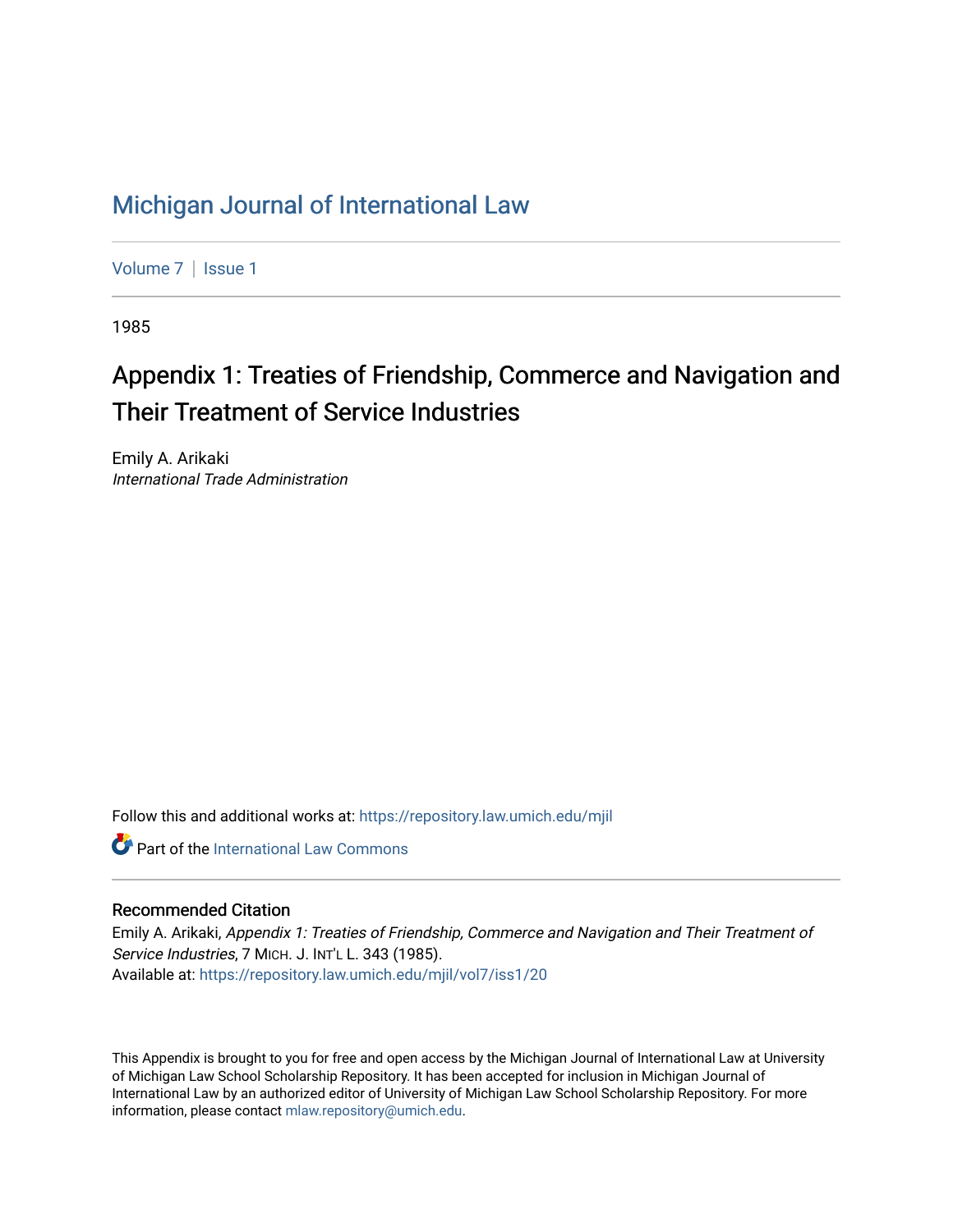## **Appendix 1: Treaties of Friendship, Commerce and Navigation and Their Treatment of Service Industries**

#### **Emily A. Arikaki\***

*The following excerpt is from a 1981 article reviewing the development and current status offriendship, commerce and navigation (FCN) treaties and their treatment of the service industries. The article itself is based on the author's survey of the FCN treaties in force between the United States and other nations as of 1981. In December 1985, the author updated the excerpt to reflect the effect on services of the recent, FCN-type program of bilateral investment treaties.—eds.* 

#### I. FCN TREATIES: **FUNCTION AND** OPERATION

The right to establish and operate business firms differs from treaty to treaty, depending largely on the era in which the treaty was concluded and the stage of industrialization of the treaty partner. Although approximately one-third of all **U.S. FCN** treaties provide for national treatment with respect to the establishment and operation of businesses, service industries such as banking, communications, air transport, and shipping are generally excluded. In addition, some treaties restrict the practice of professions such as accounting and law to parties complying with requirements regarding qualifications, residency, and competence. These restrictions appear to serve public health and safety interests. **Al**though such licensing requirements appear to be reasonable, the United States must be alert to situations where such licensing procedures are used in a clearly discriminatory manner.

<sup>\*</sup> International Economist, International Trade Administration, United States Department of Commerce. B.A. 1973, University of Washington; M.B.A. 1985, George Washington University. -- eds.

Background material for this piece was found in articles appearing over the past 35 years in law journals and books on international trade, law, and finance. A list of FCN treaties currently in force was provided by Linda Mawbry of the State Department Office of Treaty Affairs. Information on the current status of the FCN program was provided by Scott Gudgeon of the State Department's Legal Division and Charles S. Sullivan, a consultant with the State Department.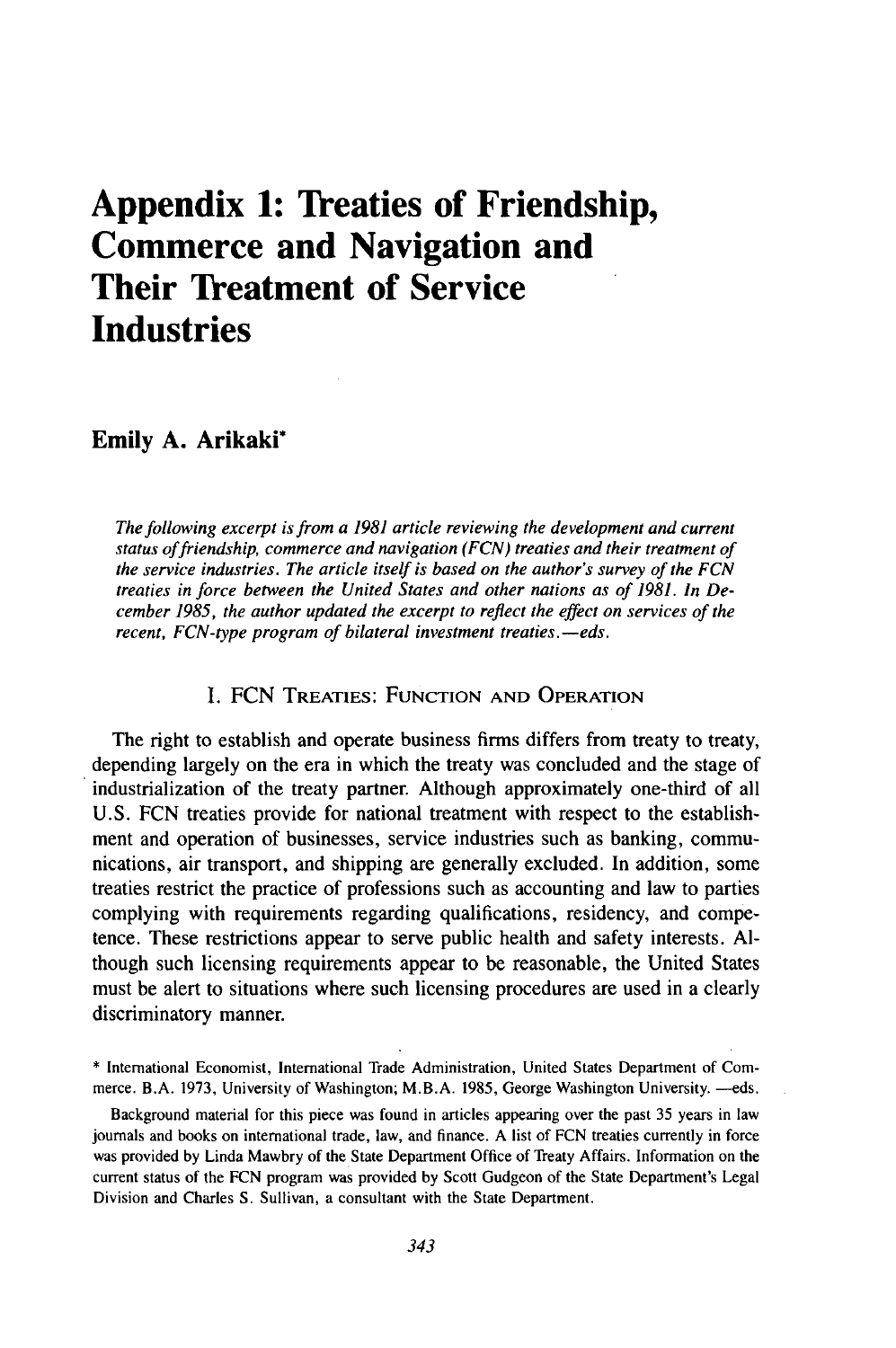The traditional friendship, commerce and navigation treaty was designed to establish a framework within which mutually beneficial economic relations between two countries could take place. The FCN treaty sets forth on a reciprocal basis the terms upon which trade and shipping are conducted, and the rights of individuals and firms from one of the states living, doing business, or owning property within the jurisdiction of the other state.

At the present time, the United States is a party to FCN-type treaties with 43 nations. Although concluded over a span of more than 160 years under widely differing circumstances, all of them deal with the same general subject matter. Yet, their responsiveness to present conditions varies. Postwar FCN treaties, which number 22, differ from older treaties primarily in that they place greater emphasis on the right of establishment and the promotion of private foreign investment as opposed to trade and shipping. The change in emphasis is a reflection of the increased foreign investment activities of U.S. businesses following World War II, as well as the fact that after 1934 the trade promotion aspects of commercial treaties were taken over by the reciprocal trade agreements program. In addition, the General Agreement on Tariffs and Trade became the principal forum for negotiating tariff adjustments and furthering trade promotion objectives after World War II.

Other factors influencing the shape of postwar treaties include the increase in foreign governmental involvement in business and commercial ventures, the increase in nationalization and expropriation of property, and the increase in restrictive business practices. Recent FCN treaties have also been used to address questions relating to freedom of reporting, social security, commercial arbitration, commercial travelers, marine insurance, and restrictive business practices.

The standard of treatment prescribed by FCN treaties is either most-favorednation treatment or national treatment. Most-favored-nation treatment permits discrimination by each country in favor of its nationals and products, but prohibits treating the nationals and products of another country more favorably than those of the treaty partner. Most-favored-nation treatment is a commonly prescribed standard in trade provisions and is the minimum that Americans trading with treaty partners have a right to expect. The national treatment standard prohibits discrimination by each country between its own citizens and those of the treaty partner. It is a commonly prescribed standard in establishment provisions.

All the national-treatment treaties exempt certain vital activities from the guarantee of national treatment. These include the exploitation of land and other natural resources and activities involving precious metals, fissionable materials, arms, public utilities, and national fisheries. Also excluded are air transport, banking involving depository or fiduciary functions, communications, and shipping. Some also subject the provision of insurance and the practice of law and accounting to special requirements. Those areas exempted from national treat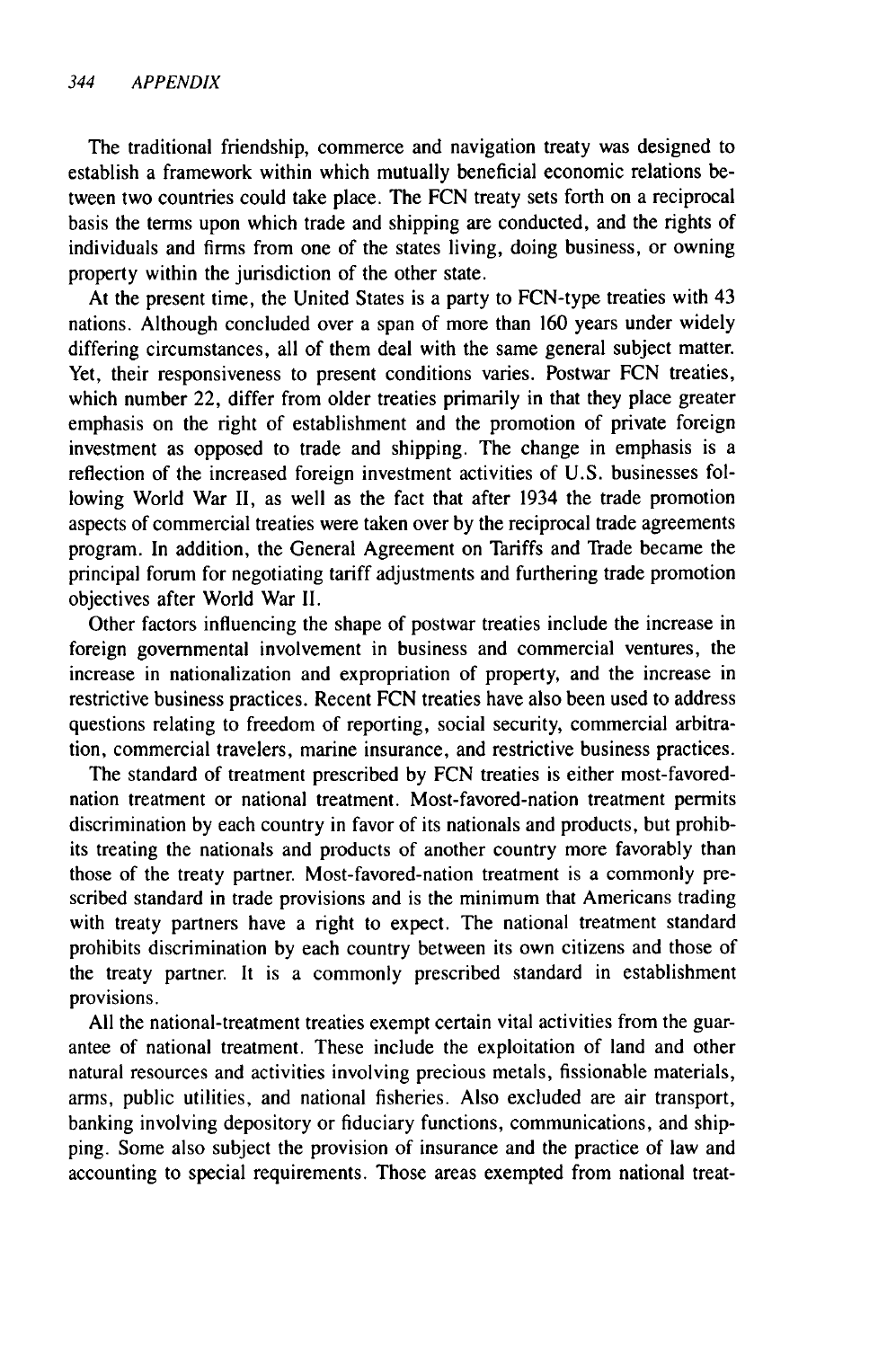ment are subject to the most-favored-nation treatment standard. The following excerpt from article VII of the 1953 Treaty of Friendship, Commerce and Navigation between the United States and Japan is typical of the language of postwar FCN treaties exempting certain industries from the guarantee of national treatment.

- I. Nationals and companies of either Party shall be accorded national treatment with respect to engaging in all types of commercial, industrial, financial and other business activities within the territories of the other Party whether directly or by agent or through the medium of any form of lawful juridical entity.
- 2. Each party reserves the right to limit the extent to which aliens may within its territories establish, acquire interests in, or carry on public utilities enterprises or enterprises engaged in shipbuilding, air or water transport, banking involving depository or fiduciary functions, or the exploitation of land or natural resources.
- 3. Nationals and companies of either party, as well as enterprises controlled by such nationals and companies, shall in any event be accorded most-favorednation treatment with reference to the matters treated in the present Article.

Similar exclusions are present in treaties with the following countries:

| Belgium           | $(1963,$ article VI)           |
|-------------------|--------------------------------|
| France            | $(1960,$ article V)            |
| Germany           | $(1956, \text{ article VII})$  |
| Israel            | (1954, article VII)            |
| Korea             | (1957, article VII)            |
| Luxembourg        | $(1963, \text{ article VI})$   |
| Netherlands       | (1957, article VII)            |
| Nicaragua         | $(1956, \text{ article VIII})$ |
| Thailand          | $(1968,$ article IV)           |
| Togolese Republic | $(1967,$ article V)            |

Such exclusions may stem from the national security concern that aliens, friendly or otherwise, should not control industries that are vital to a country's national interest. Exclusion from the national treatment standard is also frequently enforced when industries are solely owned or heavily subsidized by the government.

Other industries, though given national treatment, invite heavy government regulation. For example, the public interest in the functioning of the banking system distinguishes investment in banking from other kinds of private investments because it implicates the nation's monetary system and the credit structure supporting the economy. Insurance is also highly susceptible to government regulations because of its dual role in capital formation and in safeguarding individual and corporate welfare.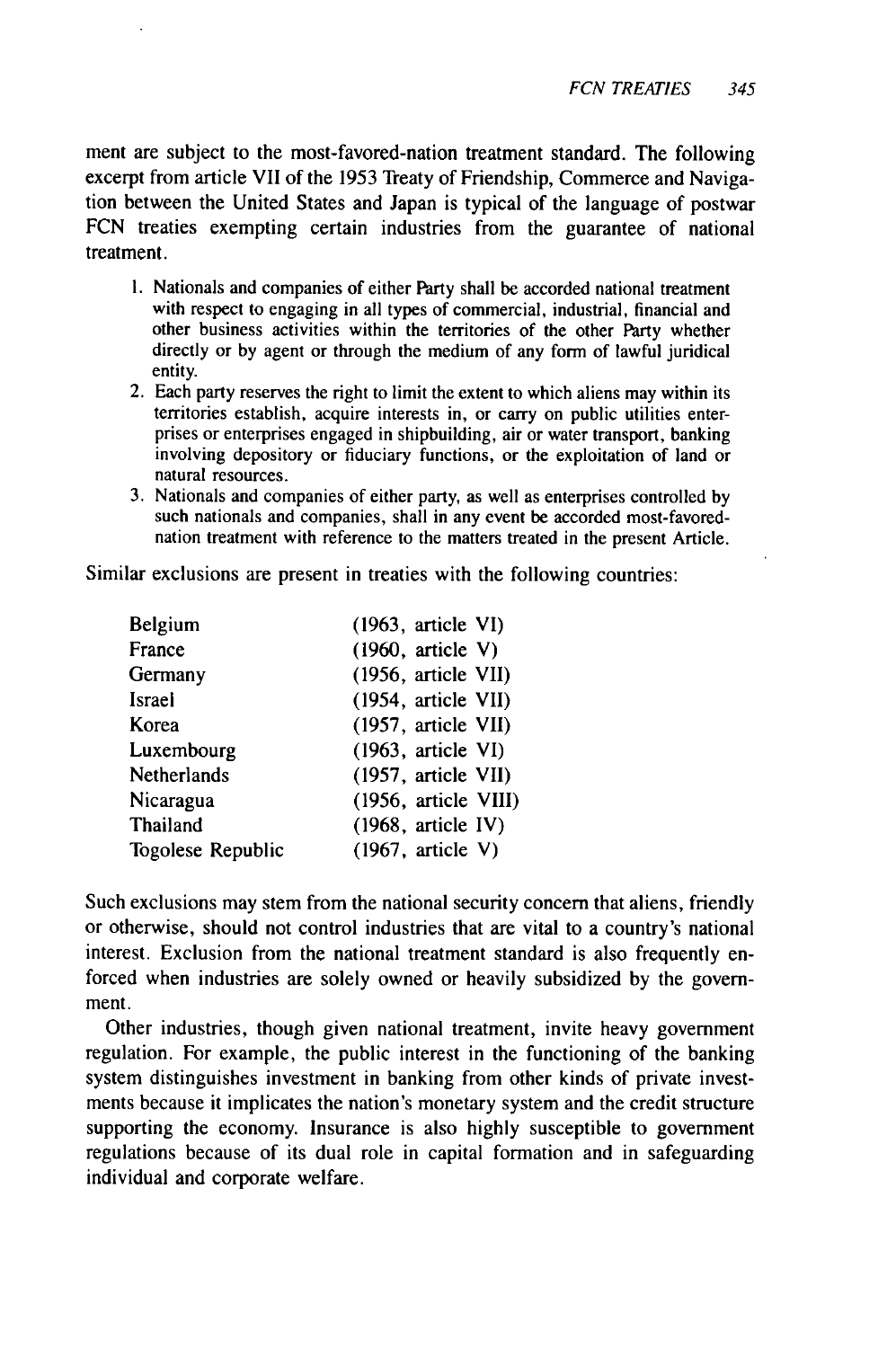### **1I.** TREATMENT OF SERVICE INDUSTRIES AND RESTRICTIONS ON **PROFESSIONS**

Except where provided, service industries are treated like other businesses. The right to establish and operate businesses differs from treaty to treaty, depending largely on the era in which the treaty was concluded, and on the treaty partner's status as either an industrialized or developing nation. Generally, the postwar FCN treaties allow businesses permitted the right of establishment, the right "to engage in the services of accountants, and other technical experts, executive personnel, attorneys, agents and other specialists of their choice, regardless of the extent to which they may have qualified for the practice of a profession within the territories of the other party." This exception for professionals is made when their services are rendered exclusively for those businesses granted the right of establishment and generally does not apply to private practices which, because they often involve the performance of functions in a public capacity or in the interests of public health and safety, are state-licensed and reserved by law to nationals. The following excerpt from article VIII of the treaty with Japan is illustrative of the restrictions placed on the practice of professionals:

3. Nationals of either Party shall not be barred from practicing the professions within the territories of the other Party merely by reason of their alienage, but they shall be permitted to engage in professional activities therein upon compliance with the requirements regarding qualifications, residence, and competence that are applicable to nationals of such other Party.

Similar language is present in treaties with the following nations:

| Ethiopia          | $(1953, \text{ article VI})$  |
|-------------------|-------------------------------|
| France            | $(1960,$ article VI)          |
| Germany           | (1956, protocol, paragraph 8) |
| Iran              | $(1957,$ article II)          |
| Thailand          | $(1968, \text{article IV})$   |
| Togolese Republic | $(1967,$ article V)           |

Other treaties which place restrictions on professionals include:

| (1963, protocol, paragraph 6, all professions)    |
|---------------------------------------------------|
| (1961, article VII, all professions)              |
| (1954, article XII, law, dentistry, and pharmacy) |
| (1950, article VII, law)                          |
| $(1949, \text{article } I, \text{ law})$          |
| (1963, protocol, paragraph 5, all professions)    |
| (1960, article V, all professions)                |
| (1961, protocol, paragraph 5, all professions)    |
|                                                   |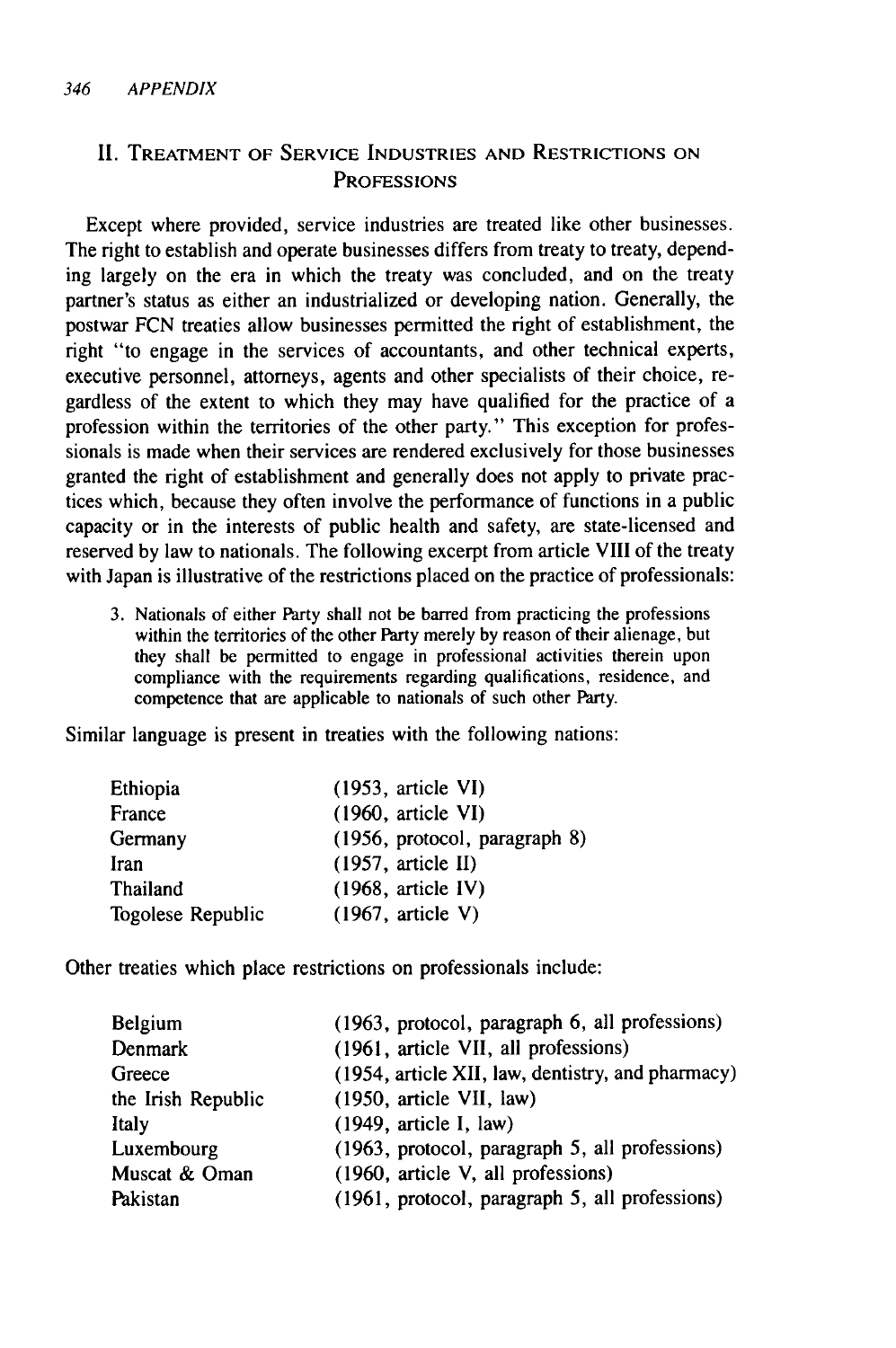#### III. THE **NECESSITY** OF FCN TREATIES

The need for FCN treaties has been questioned in view of the fact that the United States has had fruitful and amicable relations with a number of countries with whom it has not concluded such treaties. It should be noted, however, that the right to enter and carry on business on a non-discriminatory basis would not necessarily accrue to U.S. citizens and corporations in the absence of FCN treaties. Free of the restraints of FCN treaties, countries can control the entry of individuals, corporations, and capital as they see fit. While a number of countries that are not parties to FCN treaties currently permit entry, they are free to change their policies and their laws at any time.

FCN treaties have also been criticized for not providing sufficiently precise rights, remedies, and enforcement powers. Cases which arise attempt a diplomatic resolution, when it can be achieved, rather than resorting to proceedings in the International Court of Justice which usually entail elaborate and expensive trials. State Department officials have conceded that these treaties have not been invoked as much as treaty negotiators had envisioned; nonetheless, FCN treaties have provided basic assurances and mutual understandings on behavior.

Although the FCN program has tapered off, present U.S. policy is one of pursuing treaty arrangements for the encouragement and protection of private foreign investment. This policy is reflected in 601 (a) and (b) of the Foreign Assistance Act, as amended, in particular at 601 (b) which states in part:

In order to encourage and facilitate participation by private enterprise to the maximum extent practicable in achieving any of the purposes of this Act, the President shall... (3) accelerate a program of negotiating treaties for commerce and trade, including tax treaties, which shall include provisions to encourage and facilitate the flow of private investment to, and its equitable treatment in, friendly countries and areas participating in programs under the Act.

The business and legal communities as well as Congress have given considerable attention to the recent success of several countries of the Organization for Economic Cooperation and Development in concluding bilateral investment treaties with some 50 developing countries. A 1977 report of the Government Accounting Office (GAO) recommended the initiation of a successor FCN-type treaty program emphasizing the protection of private foreign investment in developing countries. The GAO recommendation was endorsed by the International Chamber of Commerce and the State Department's Public Advisory Committee on Transnational Enterprises.

Since 1981, the United States had completed negotiations on bilateral investment treaties (BITs) with Egypt, Haiti, Morocco, Panama, Senegal, Turkey, and Zaire. These treaties are expected to be sent to the Senate for ratification in 1986. Negotiations on other bilateral investment treaties have been initiated with Antigua, Bangladesh, Burundi, Cameroon, the People's Republic of China, the Ivory Coast, Liberia, Malaysia, Sri Lanka, and Uruguay.